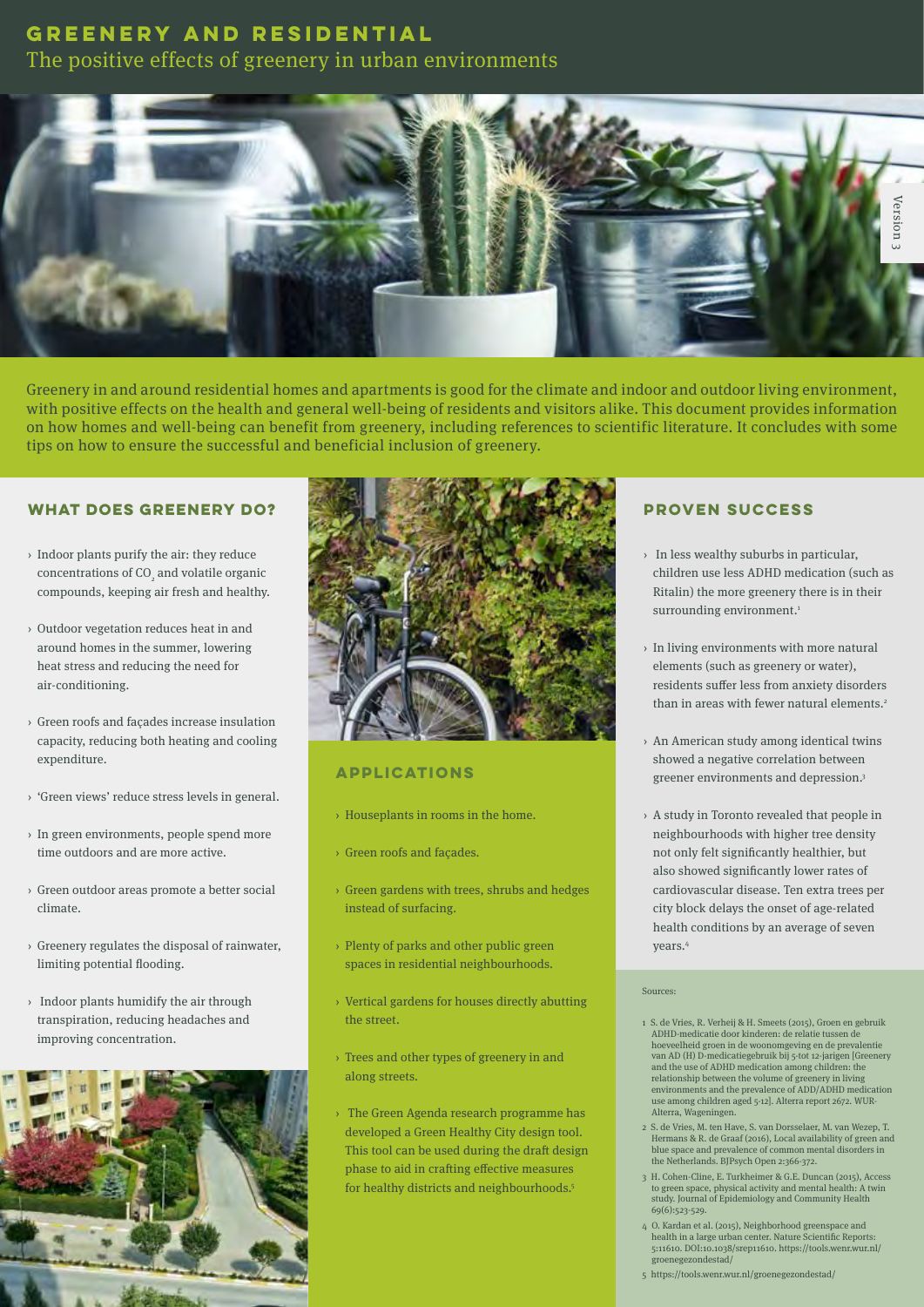More information on the effects of greenery

#### **TEMPERATURE**

Average temperatures in cities are generally higher than in surrounding areas (the 'heat-island' effect), because hard surfaces (such as roads and buildings) absorb more radiation from the sun and release it into the immediate environment. The density of built-up areas limits air exchange with the broader environment, trapping the heat in the city. This effect occurs in both metropolitan and provincial cities and village centres, and increases as built-up areas become denser. Measured in the Netherlands, maximum differences in ambient temperature due to the heat-island effect vary from one to several degrees, with peak values reaching around 8 <sup>o</sup>C and incidental values even exceeding 10 <sup>o</sup>C. Extremely high temperatures during heat waves leads to heat stress, adversely affect health (particularly among the elderly, chronically ill and pregnant women) and can increase mortality rates. Research has shown that 35% of urban areas in the Netherlands already experience heat stress at least seven days a year. Rising urban density and climate change will increase the frequency of periods of heat stress in cities. Green zones absorb less heat during the day and cool off more quickly at night than surfaced urban areas, reducing heat stress.

#### **HOW GREENERY WORKS**

- › A 10% increase in urban vegetation reduces the heat-island effect by an average of 0.6 ºC.1
- › Greenery provides cooling by limiting solar radiation (i.e. providing shade) and through water evaporation. The evaporative cooling effect is strongest in the afternoon, evening and early night-time. This is important, as heat stress during sleep has significant adverse health effects.
- › Studies show that people feel more comfortable in green environments during warmer weather.<sup>2</sup>
- › Parks stay cooler than dense built-up city centres during hot weather, with measured temperature differences of over 5 ºC. Shade has the greatest effect: it helps lower air temperatures, and the reduced solar radiation beneath trees considerably raises levels of thermal comfort.<sup>2,3</sup>
- › Parks not only provide 'cool islands' in warmer urban environments, but also have a cooling effect on the surrounding neighbourhoods. This effect is normally between 1.5 and 3.5  $\mathrm{^oC}$ , depending on the size of the park and local conditions, and diminishing as the distance to the park increases.4
- › A study conducted in the area around Kensington Park in London measured a cooling effect on warm nights of up to  $4^{\circ}$ C as far as  $440^{\circ}$ metres from the park.<sup>5</sup>
- › A combination of green façades, front gardens and roadside trees works best to reduce heat in streets, and can lower temperatures at pedestrian level by 2 °C.<sup>6</sup>

#### **RECOMMENDATIONS**

- › To improve thermal comfort and prevent heat stress in urban areas, it is important to increase the ratio of vegetated areas to surfaced areas and buildings.
- › Thermal comfort for residents is principally linked to the amount of shade provided: trees with large, dense canopies are the most effective, both in parks and on streets. When planting roadside trees, ensure healthy growing conditions and position the trees to maximise the shadow they can provide to cool the street.
- › The evaporative cooling effect is largely limited to the immediate vicinity of the plants; utilising this effect on a neighbourhood-wide scale requires a fine and extensive network of greenery.
- › The cooling effect of evaporation only works when the plants receive enough water, so be sure to design and manage effective watering facilities. Irrigating trees and plants can help during dry periods.
- › Green roofs aid home insulation and prevent overheating in summer, and large-scale application can help cool down entire neighbourhoods. To be effective, a good water supply is essential.
- › As fresh air significantly mitigates the heat-island effect, greenery must be planted so as not to obstruct local air flow.
- › More practical information is available in the Urban Greenery Climate and Temperature fact sheet (http://edepot.wur.nl/460543).

- Sources:
- 1 G.J. Steeneveld, S. Koopmans, BG. Heusinkveld, L.W.A. van Hove, A.A.M. Holtslag (2011), Quantifying urban heat island effects and human comfort for cities of variable size and urban morphology in the Netherlands. Journal of geophysical research. D, Atmospheres, 116 (D20129).
- 2 W. Klemm, B.G. Heusinkveld, S. Lenzholzer, B. v. Hove (2015), Street greenery and its physical and
- psychological impact on outdoor thermal comfort. Landscape and Urban Planning, 138, 87-98. 3 B.G. Heusinkveld, G.J. Steeneveld, L.W.A. van Hove, C.M.J. Jacobs, A.A.M. Holtslag (2014), Spatial
- variability of the Rotterdam urban heat island as influenced by urban land use. Journal of geophysical research. D, Atmospheres, 119(2), 677-692.
- 4 H. Saaroni et al. 2018. Urban Green Infrastructure as a tool for urban heat mitigation: Survey of research methodologies and findings across different climatic regions. Urban Climate 24: 94-110.
- 5 K.J. Doick, A. Peace, T.R. Hutchings (2014). The role of large greenspace in mitigating London's nocturnal urban heat island. Science of the Total Environment 493: 662671.
- 6 C. Gromke, B. Blocken, W. Janssen, B. Merema, T. van Hooff, H. Timmermans (2015), CFD analysis of transpirational cooling by vegetation: Case study for specific meteorological conditions during a heat wave in Arnhem, Netherlands. Building and Environment, 83(0), 11-26.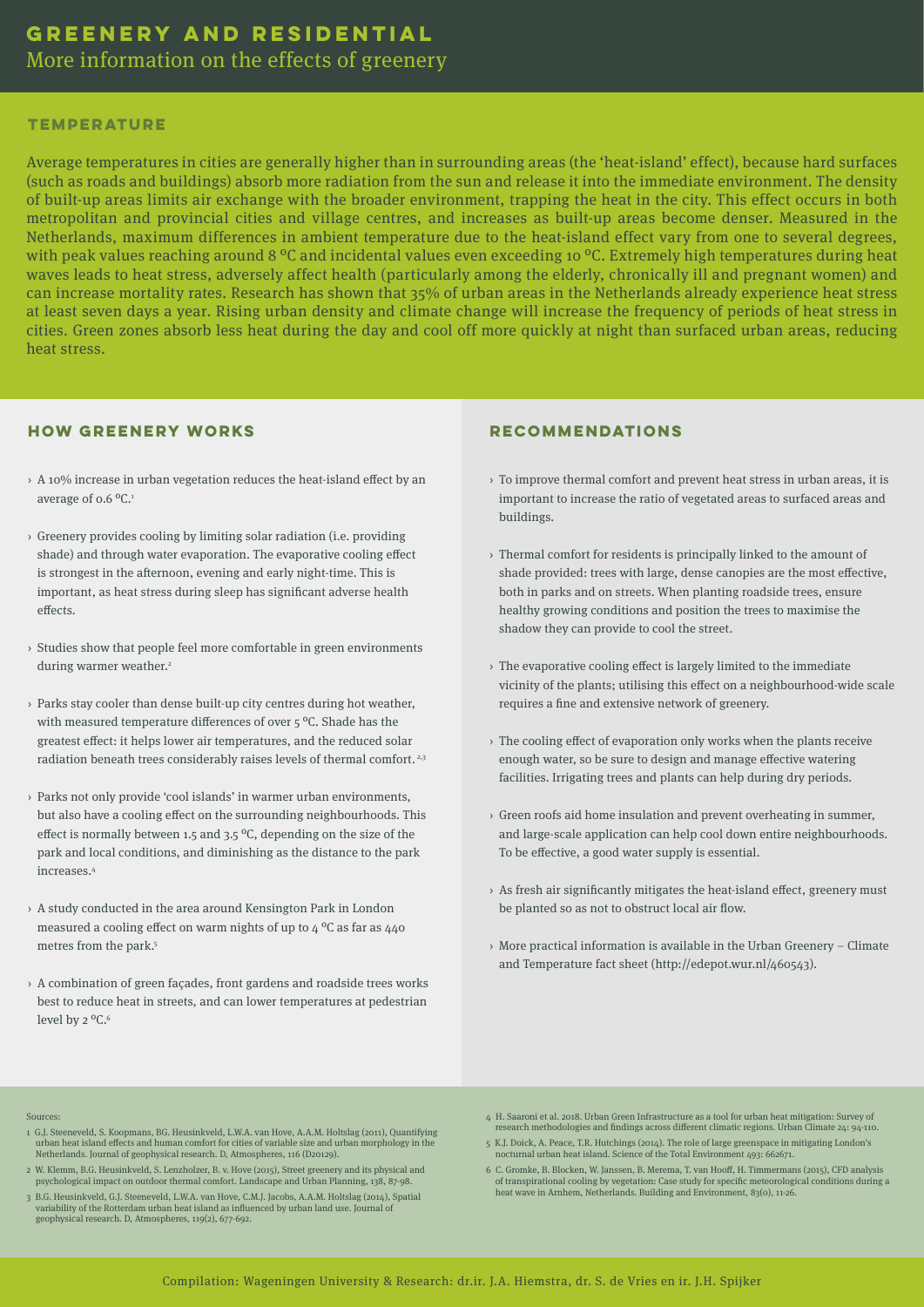More information on the effects of greenery



#### **AIR QUALITY**

The major air pollutants in urban areas (nitrous oxides (NO<sub>x</sub>), particulates (PM10/PM2.5) and volatile organic compounds such as benzene) come from industry and traffic. Long-term exposure to these substances leads to lung problems and cardiovascular disease. Although air quality at most locations in the Netherlands complies with standards, this does not mean the risk is eliminated entirely, and busy city roads are places where limits are regularly exceeded. According to recommendations by the WHO, continuing to tighten the PM2.5 standard in the Netherlands would extend the average lifespan by three months, reduce premature deaths by 600 and lower sick days by 1.5 million per year. From a public health standpoint, the standard should never be the goal – air pollution in any form (even if under the limit) is ultimately detrimental to health and wellbeing. Urban areas combine high population density with peak activity (busy roads), in principle making local measures to improve air quality very effective. Because of its filtration and screening effects, greenery can play a role in supporting policies to improve air quality at the source.

#### **HOW GREENERY WORKS**

- › All forms of vegetation help remove particulates and other pollutants from the air. Gaseous contaminants are absorbed by leaves, and particulates are filtered passively.<sup>1</sup>
- › Trees are most effective due to their size and volume: the average city tree traps 100 grams of particulate matter per year, equivalent to the quantity produced by 5,500 car kilometres.<sup>2</sup>
- $\rightarrow$  Other types of greenery also help purify the air: one square metre of ivy collects 4 to 6 grams of particulate matter per year, and a stonecrop roof catches  $0.15$   $g/m^2$ <sup>3</sup>
- › Dense vegetation can be used to screen off residential areas or sensitive buildings from sources of pollution (such as busy roads).4
- › The scientific literature clearly shows that plants can have a marked positive effect on indoor air quality, chiefly because they remove volatile organic compounds (VOC).5

#### Sources:

- 1 J.A. Hiemstra, E. Schoenmaker-van der Bijl & A.E.G. Tonneijck (2008), Bomen een verademing voor de stad [Trees in the city a breath of fresh air]. Published by PPH/VHG.
- 2 T. Bade, G. Smid & F. Tonneijck (2011), Groen loont! Over maatschappelijke en economische baten van stedelijk groen [Greenery is worth it! On the social and economic benefits of urban vegetation]. De Groene Stad, Apeldoorn.
- 3 M.E.C.M. Hop & J.A. Hiemstra (2013), Ecosysteemdiensten van groene daken en gevels. Een literatuurstudie naar diensten op het niveau van wijk en stad. [The ecosystem services provided by green roofs and walls: a literature study on services at district and city level]. Wageningen UR – PPO.
- 4 S. Teeuwisse, L. Haxe & A. van Alphen (2013), Schone lucht; groen en de luchtkwaliteit in de stad. Eindrapport Interregproject 'Toepassing functioneel groen: luchtgroen, klimaatgroen, sociaal groen' [Clean air; greenery and urban air quality. Final report from the interregional project titled 'Functional applications of greenery: for air, climate and society']. Publication by the Municipality of Tilburg/Municipality of Sittard-Geleen/Royal Haskoning DHV Rotterdam.
- 5 P. de Visser, 2018. Luchtzuivering door kamerplanten Een literatuurstudie [Air purification by houseplants – a literature survey]. Wageningen UR, Report WPR-695.

#### **RECOMMENDATIONS**

- › Increase the numbers of mature trees to boost the filter capacity.
- › Large and healthy trees are the most effective; provide good growth conditions and enough room so they can reach a healthy old age.
- › Evergreen conifers are most effective at trapping particulates; broad-leaved trees with large, fuzzy or sticky leaves are a good alternative.
- › Trees with flat, broad leaves are most suitable for absorbing ozone and nitrogen dioxide.
- › Species that secrete large amounts of volatile organic compounds should be avoided.1
- › Shade in car parks limits evaporation of fuel from fuel tanks, raises comfort upon departure and lowers energy consumption by air-conditioning systems.
- $\rightarrow$  Ambient air exchange is extremely important for air quality. Greenery should therefore not isolate streets – green roofs and façades are good alternatives.
- › Dense vegetation can, however, help to screen residential and other sensitive areas (schools, hospitals, aged care facilities, etc.) from pollution from nearby sources.
- › The Peace Lily (Spatiphyllum) is the best-known plant for indoor air quality. Calathea, Chlorophytum, Areca, Dracaena, Hedera and various ferns are other good options.
- › More practical information is available in the Urban Greenery Air Quality fact sheet (http://edepot.wur.nl/460539).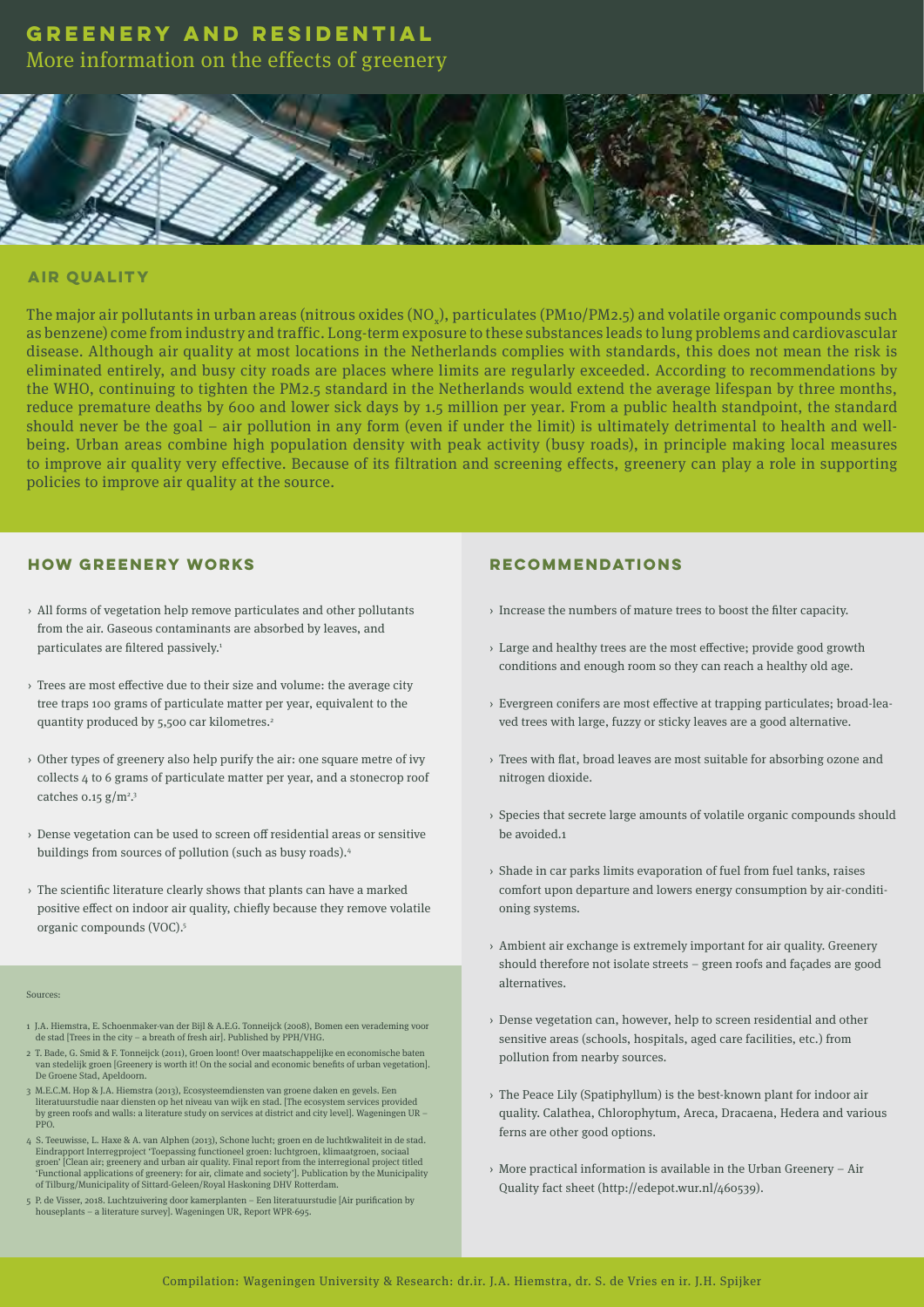More information on the effects of greenery



#### **MENTAL HEALTH**

Infectious diseases used to be the primary cause of sickness absence. Nowadays however, they have been replaced by lifestylerelated conditions such as cardiovascular disease and conditions related to depression and anxiety. Chronic stress is a key risk factor in this regard: 75-90% of all GP visits are thought to be stress-related. Green living environments help improve health and lower stress.

#### **HOW GREENERY WORKS**

- › Green environments are more calming than built-up areas: people recover more quickly from stress, concentration is restored faster and people are in a better mood.<sup>1</sup>
- › Children with ADHD show higher levels of concentration after walking in a city park than after walking for the same length of time through a residential area or city centre. 10% less ADHD medication is prescribed for children in green environments (this does not apply to 'wealthy' suburbs).<sup>2</sup>
- › Greener living environments are associated with a lower risk of stress-related conditions such as cardiovascular disease, depression and anxiety disorders.3
- › Even a view of rich and varied greenery from the home has demonstrated lower levels of cortisol (a stress hormone), and an improved sense of well-being.4
- › Particularly populations who are unable or not likely to seek out nature far from their homes (such as children, the elderly, and groups with low socio-economic status) benefit from local greenery.<sup>5</sup>
- $\rightarrow$  A green environment earlier in life continues to have positive effects in older age, as growing up and living in surroundings with a relatively high percentage of greenery during childhood and adulthood can delay the decline of mental capacity in old age.
- › People who move to greener areas show improved long-term mental health<sup>6</sup>
- › The local presence of greenery and water lessens the risk of developing anxiety disorders.7
- $\rightarrow$  A high density of trees benefits primary school children growing up in densely built-up areas. Research indicates that these children are at a lower risk for autism.<sup>8</sup>

### **RECOMMENDATIONS**

- › Plant a wide variety of local greenery: this will increase the likelihood of use and social interaction, and thus the benefits to well-being. All forms of greenery (trees, bushes, shrubs, perennials, etc.) amplify the positive effects.
- › Ensure proper maintenance: visible neglect and litter make people feel unsafe.
- › Apart from larger green zones, also consider green elements such as roadside trees and planted gardens.
- › Make the vegetation visible and usable: people must be able to experience it – green walls seem more effective in this sense than green roofs, unless they form part of a view or are accessible (rooftop parks).
- › Greenery in the immediate environment is particularly important to people who spend a lot of time in their residential areas.

#### Sources:

- 1 T. Hartig, R. Mitchell, S. De Vries & H. Frumkin (2014), Nature and health. Annual Review of Public Health 35:207-228.
- 2 S. de Vries, R. Verheij & H. Smeets (2015), Groen en gebruik ADHD-medicatie door kinderen: de relatie tussen de hoeveelheid groen in de woonomgeving en de prevalentie van AD(HD-<br>medicatiegebruik bij 5-tot 12-jarigen [Greenery and the use of ADHD medication among children:<br>the relationship between the volume of g ADHD medication use among children aged 5-12]. Alterra report 2672. WUR-Alterra, Wageningen.
- 3 J. Maas, R.A. Verheij, S. de Vries, P. Spreeuwenberg, F.G. Schellevis & P.P. Groenewegen (2009), Morbidity is related to a green living environment. Journal of Epidemiology and Community Health 63(12):967-973.
- 4 J. Honold, T. Lakes, R. Beyer & E. van der Meer (2016), Restoration in urban spaces nature views from home, greenways, and public parks. Environment and Behavior 48(6):796-825.
- 5 R. Mitchell & F. Popham (2008), Effect of exposure to natural environment on health inequalities: An observational population study. The Lancet 372(9650):1655-1660.
- 6 I. Alcock, M.P. White, B.W. Wheeler, L.E. Fleming & M.H. Depledge (2014), Longitudinal effects mental health of moving to greener and less green urban areas. Envir Technology 48(2):1247-1255.
- 7 S. de Vries, M. ten Have, S. van Dorsselaer, M. van Wezep, T. Hermans & R. de Graaf (2016), Local availability of green and blue space and prevalence of common mental disorders in the Netherlands. BJPsych Open 2:366–372.
- 8 J. Wu & L. Jackson (2017), Inverse relationship between urban green space and childhood autism in California elementary school districts. Environment International 107:140–146.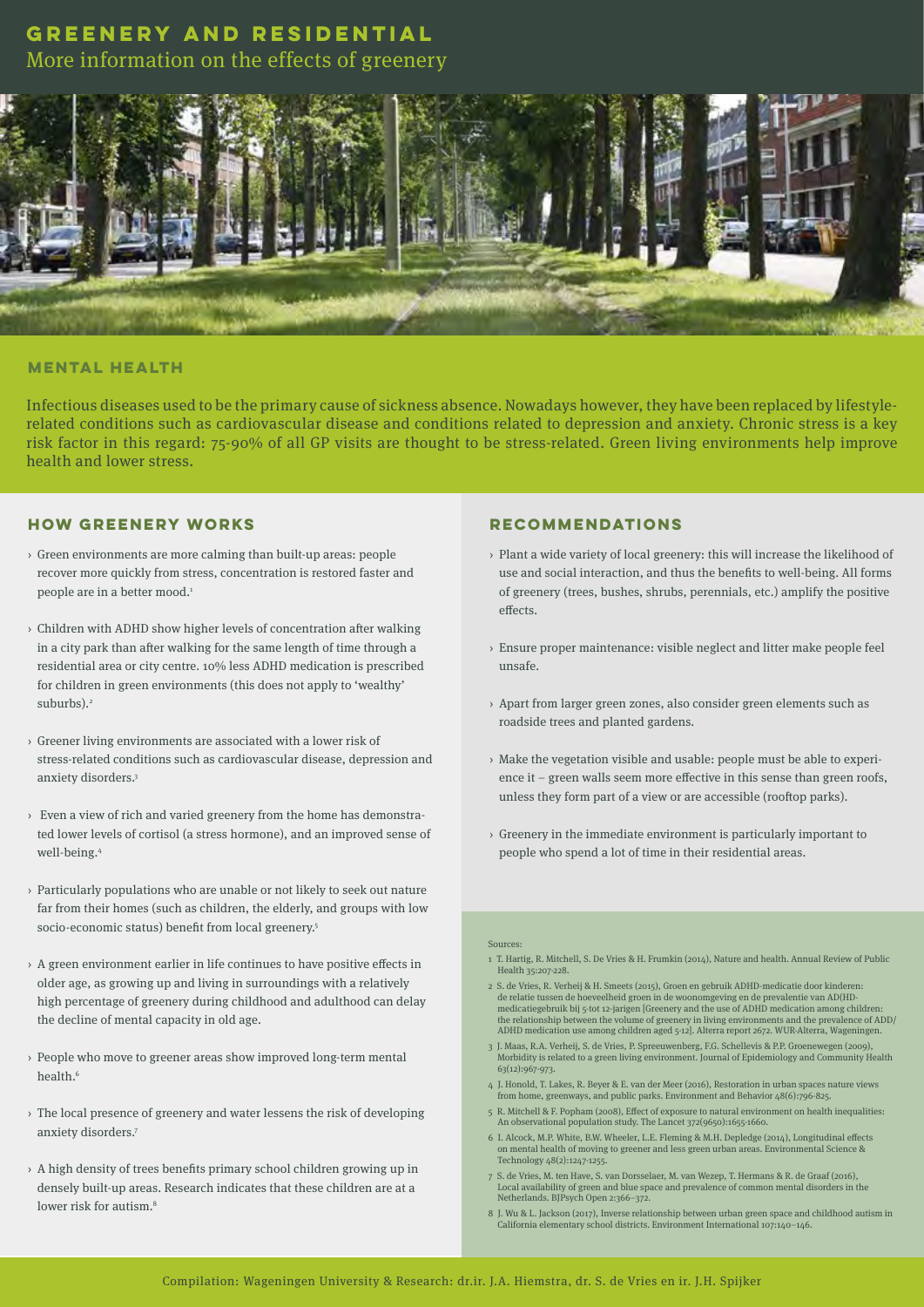More information on the effects of greenery



### **SOCIAL COHESION**

Despite the high population density, big-city life can be quite anonymous. Loneliness and social isolation are risk factors for mental illness. They increase the likelihood of depression, which the WHO predicts will be public health issue no. 1 by 2020. A strong sense of social cohesion in neighbourhoods mitigates this risk. Even simple things such as running into people regularly in public spaces, recognising one's neighbours and greeting one another in passing can help people feel at home. A greater sense of social cohesion also helps people feel safer in their neighbourhoods, which is also a key factor in well-being.

### **HOW GREENERY WORKS**

- › Attractive greenery in living environments can encourage people to go outdoors (or do so more often) and meet their neighbours, indirectly benefiting well-being by strengthening the neighbourhood sense of community.<sup>1</sup>
- › People exhibit more social behaviour while (or after) spending time in green environments.<sup>2</sup>
- › More greenery is also associated with lower levels of aggression and crime, providing an additional boost to health and well-being – either directly, or via the increased sense of security.<sup>3</sup>
- › Large-scale tree loss from tree diseases and neglect of the landscape are both correlated to elevated local crime rates.4



#### **RECOMMENDATIONS**

- › Greenery must elicit feelings of safety; overgrown, concealing and/or visibly neglected vegetation can make people feel unsafe.
- › The impact of greenery on social cohesion is strongest when it is relatively close by. Thus, a small (safe and attractive) neighbourhood park that fosters interaction with other locals tends to be more effective than a large city park.
- › Promoting extended visits will increase the likelihood of chance meetings. For example by placing benches around a central spot in a park where there is water or other elements of interest.
- › When designing a green area, keep the target audience in mind. Facilitating meetings seems especially important among the elderly.
- › If green areas are to serve multiple functions, they must be compatible and not lead to conflicts among the various users.

#### Sources:

- 1 A. Kemperman & H. Timmermans (2014), Green spaces in the direct living environment and social contacts of the aging population. Landscape and Urban Planning 129:44-54. S. de Vries, S.M. van Dillen, P.P. Groenewegen & P. Spreeuwenberg (2013), Streetscape greenery and health: Stress, social cohesion and physical activity as mediators. Social Science & Medicine 94:26-33.
- 2 J.M. Zelenski, R.L. Dopko & C.A. Capaldi (2015), Cooperation is in our nature: Nature exposure may promote cooperative and environmentally sustainable behavior. Journal of Environmental Psychology 42:24-31.
- 3 N. Weinstein, A. Balmford, C.R. DeHaan, V. Gladwell, R.B. Bradbury & T. Amano (2015), Seeing community for the trees: The links among contact with natural environments, community cohesion, and crime. BioScience 65(12):1141-1153. F.E. Baum, A.M. Ziersch, G. Zhang & K. Osborne (2009), Do perceived neighbourhood cohesion and safety contribute to neighbourhood differences in health? Health & place  $15(4):925-934$ .
- 4 M.C. Kondo, S.H. Hana, G.H. Donovan & J.M. MacDonald (2017), The association between urban trees and crime: Evidence from the spread of the emerald ash borer in Cincinnati. Landscape and Urban Planning 157:193–199.